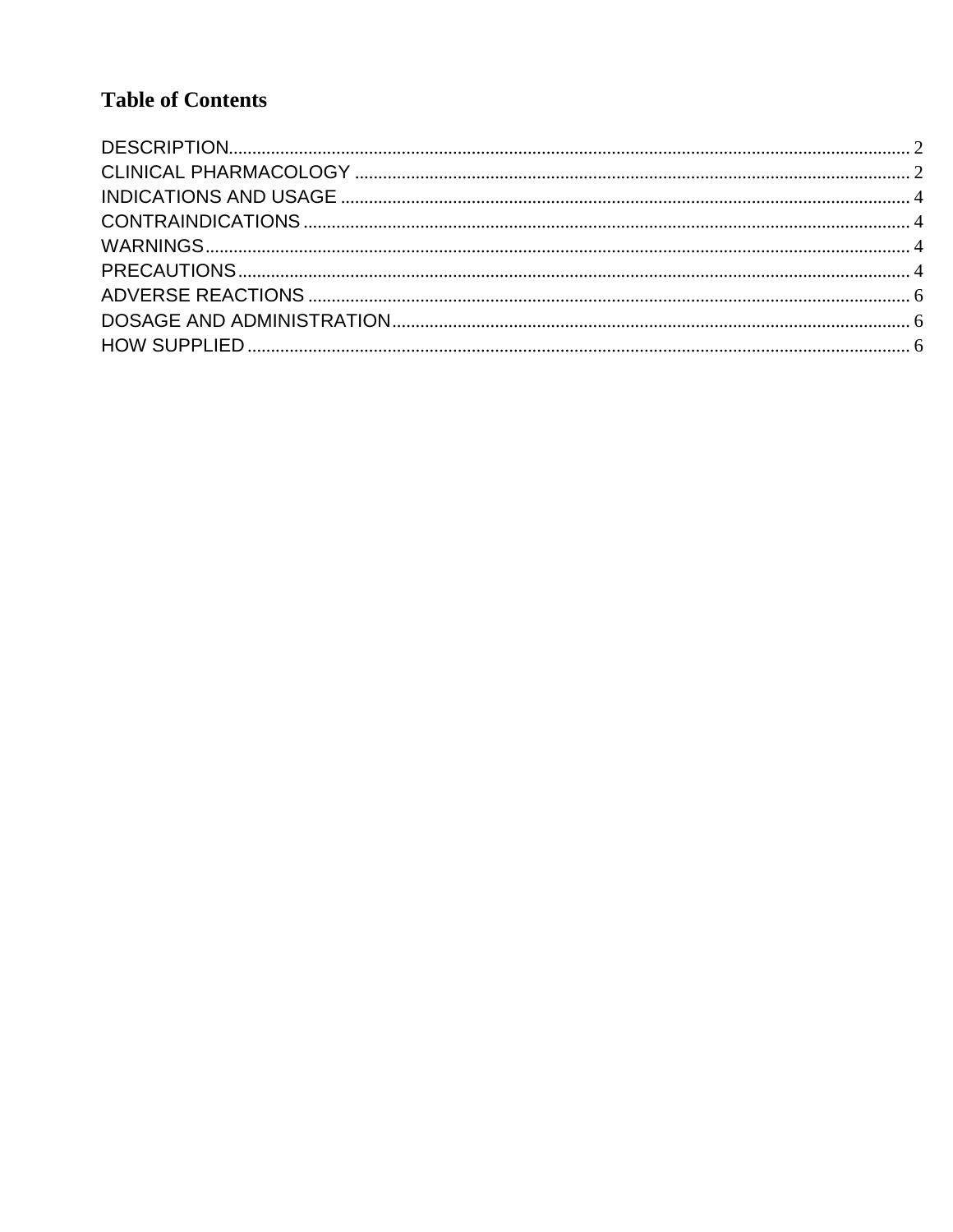**R** Only

#### **Ofloxacin Ophthalmic Solution, USP 0.3% STERILE OPHTHALMIC SOLUTION**

#### **DESCRIPTION**

<span id="page-1-0"></span>Ofloxacin ophthalmic solution, USP 0.3% is a sterile ophthalmic solution. It is a fluorinated carboxyquinolone anti-infective for topical ophthalmic use.

**Chemical Name:** (±)-9-Fluoro-2,3-dihydro-3-methyl-10-(4-methyl-1-piperazinyl)-7-oxo-7*H*-pyrido [1,2,3-*de*]- 1,4-benzoxazine-6-carboxylic acid.



**C C 18 H 20 FN 3 O 4 Mol Wt. 361.37** 

#### **Contains: Active:** Ofloxacin 0.3% (3 mg/mL)

**Preservative:** Benzalkonium chloride 0.005%; **Inactives:** Hydrochloric acid, sodium chloride and water for injection. Sodium hydroxide may be added to adjust the pH.

Ofloxacin ophthalmic solution, USP 0.3% is unbuffered and formulated with a pH of 6.4 (range - 6.0 to 6.8). It has an osmolality of 300 mOsm/kg. Ofloxacin is a fluorinated 4-quinolone which differs from other fluorinated 4-quinolones in that there is a six member (pyridobenzoxazine) ring from positions 1 to 8 of the basic ring structure.

#### **CLINICAL PHARMACOLOGY**

#### <span id="page-1-1"></span>**Pharmacokinetics**

Serum, urine and tear concentrations of ofloxacin were measured in 30 healthy women at various time points during a ten-day course of treatment with ofloxacin ophthalmic solution. The mean serum ofloxacin concentration ranged from 0.4 ng/mL to 1.9 ng/mL. Maximum ofloxacin concentration increased from 1.1 ng/mL on day one to 1.9 ng/mL on day 11 after QID dosing for 10 1/2 days. Maximum serum ofloxacin concentrations after ten days of topical ophthalmic dosing were more than 1,000 times lower than those reported after standard oral doses of ofloxacin.

Tear ofloxacin concentrations ranged from 5.7 to 31 mcg/g during the 40 minute period following the last dose on day 11. Mean tear concentration measured four hours after topical ophthalmic dosing was 9.2 mcg/g.

Corneal tissue concentrations of 4.4 mcg/mL were observed four hours after beginning topical ocular application of two drops of ofloxacin ophthalmic solution every 30 minutes. Ofloxacin was excreted in the urine primarily unmodified.

#### **Microbiology**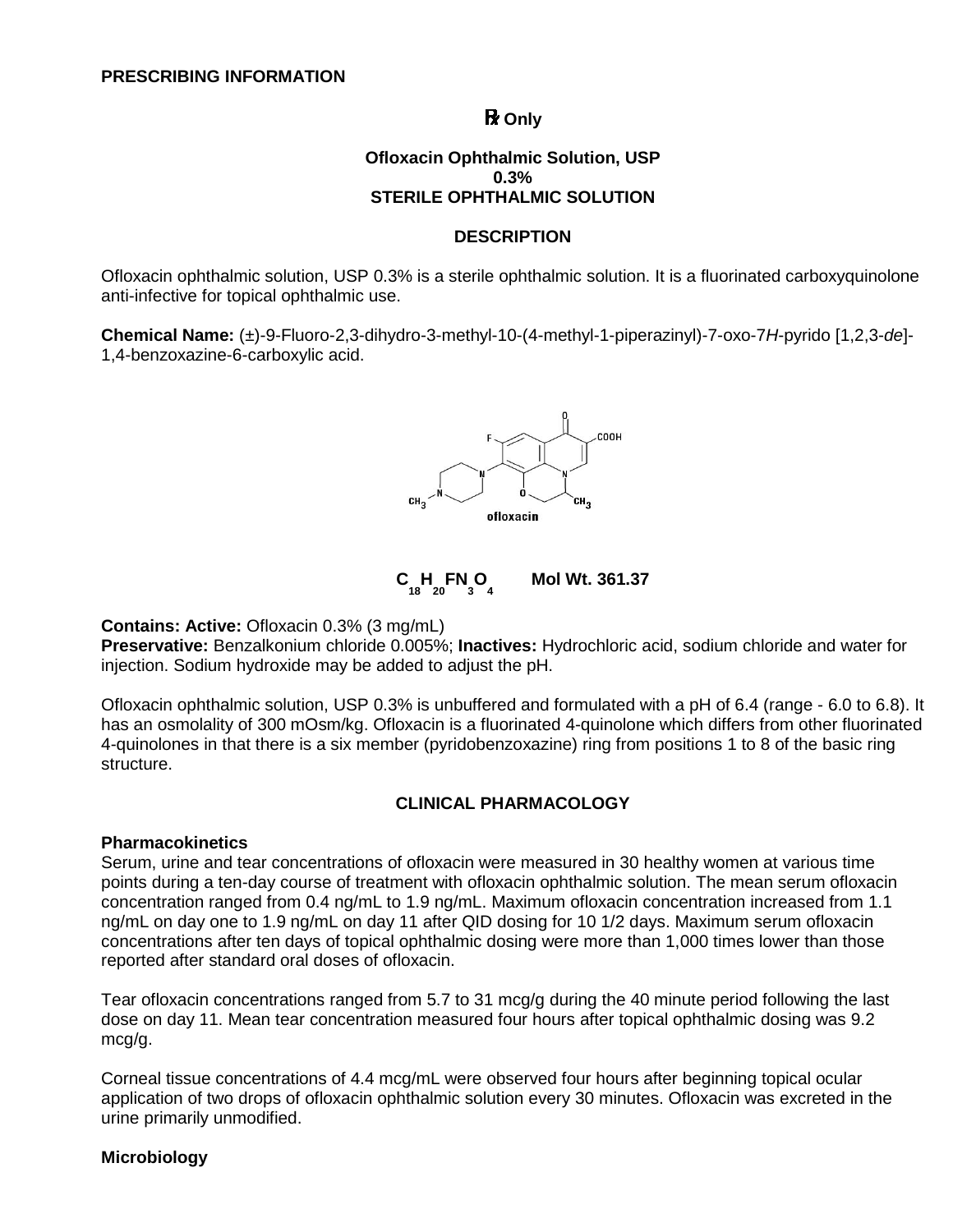Ofloxacin has *in vitro* activity against a broad range of gram-positive and gram-negative aerobic and anaerobic bacteria. Ofloxacin is bactericidal at concentrations equal to or slightly greater than inhibitory concentrations. Ofloxacin is thought to exert a bactericidal effect on susceptible bacterial cells by inhibiting DNA gyrase, an essential bacterial enzyme which is a critical catalyst in the duplication, transcription, and repair of bacterial DNA.

Cross-resistance has been observed between ofloxacin and other fluoroquinolones. There is generally no cross-resistance between ofloxacin and other classes of antibacterial agents such as beta-lactams or aminoglycosides.

Ofloxacin has been shown to be active against most strains of the following organisms both *in vitro* and clinically, in conjunctival and/or corneal ulcer infections *(see [Indications and Usage\)](#page-3-0)*.

**AEROBES, GRAM-POSITIVE AEROBES, GRAM-NEGATIVE**

*Staphylococcus aureus Staphylococcus epidermidis Haemophilus influenzae*  **Streptococcus pneumoniae and all proteus mirabilis and all proteus mirabilis and all proteus mirabilis and all proteus mirabilis and all proteus mirabilis and all proteus mirabilis and all proteus mirabilis and all proteu** *Propionibacterium acnes* 

**ANAEROBIC SPECIES** *Pseudomonas aeruginosa* 

\*Efficacy for this organism was studied in fewer than 10 infections

The safety and effectiveness of ofloxacin ophthalmic solution in treating ophthalmologic infections due to the following organisms have not been established in adequate and well-controlled clinical trials. Ofloxacin ophthalmic solution has been shown to be active *in vitro* against most strains of these organisms but the clinical significance in ophthalmologic infections is unknown.

#### **AEROBES, GRAM-POSITIVE**

#### **AEROBES, GRAM-NEGATIVE**

*Acinetobacter calcoaceticus var. anitratus Klebsiella pneumoniae Citrobacter diversus Moraxella lacunata Citrobacter freundii Morganella morganii Enterobacter aerogenes Neisseria gonorrhoeae Enterobacter agglomerans Pseudomonas acidovorans Haemophilus parainfluenzae Shigella sonnei Klebsiella oxytoca* 

*Enterococcus faecalis Staphylococcus hominus Listeria monocytogenes Staphylococcus simulans Staphylococcus capitis Streptococcus pyogenes* 

> *Acinetobacter calcoaceticus var. Iwoffii Moraxella (Branhamella) catarrhalis Escherichia coli Pseudomonas fluorescens*

#### **OTHER**

*Chlamydia trachomatis* 

## **Clinical Studies**

#### *Conjunctivitis*

In a randomized, double-masked, multicenter clinical trial, ofloxacin ophthalmic solution was superior to its vehicle after 2 days of treatment in patients with conjunctivitis and positive conjunctival cultures. Clinical outcomes for the trial demonstrated a clinical improvement rate of 86% (54/63) for the ofloxacin treated group versus 72% (48/67) for the placebo treated group after 2 days of therapy. Microbiological outcomes for the same clinical trial demonstrated an eradication rate for causative pathogens of 65% (41/63) for the ofloxacin treated group versus 25% (17/67) for the vehicle treated group after 2 days of therapy. Please note that microbiologic eradication does not always correlate with clinical outcome in anti-infective trials.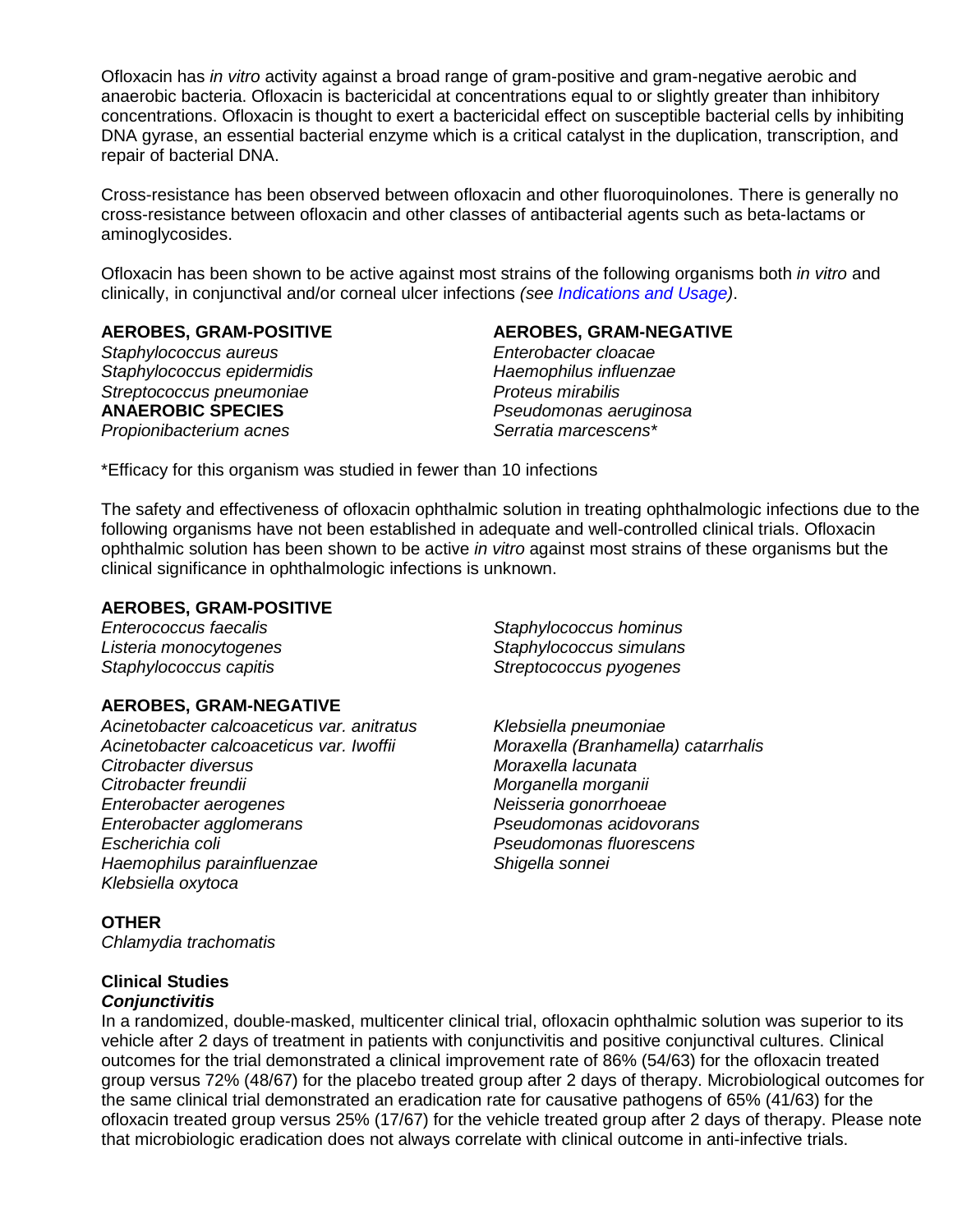#### *Corneal Ulcers*

In a randomized, double-masked, multi-center clinical trial of 140 subjects with positive cultures, ofloxacin ophthalmic solution treated subjects had an overall clinical success rate (complete re-epithelialization and no progression of the infiltrate for two consecutive visits) of 82% (61/74) compared to 80% (53/66) for the fortified antibiotic group, consisting of 1.5% tobramycin and 10% cefazolin solutions. The median time to clinical success was 11 days for the ofloxacin treated group and 10 days for the fortified treatment group.

#### **INDICATIONS AND USAGE**

<span id="page-3-0"></span>Ofloxacin ophthalmic solution is indicated for the treatment of infections caused by susceptible strains of the following bacteria in the conditions listed below:

# **CONJUNCTIVITIS**

*Staphylococcus aureus Staphylococcus epidermidis Haemophilus influenzae Streptococcus pneumoniae Proteus mirabilis* 

# **Gram-positive bacteria Gram-negative bacteria**

*Pseudomonas aeruginosa*

## **CORNEAL ULCERS**  *Staphylococcus aureus Pseudomonas aeruginosa Staphylococcus epidermidis Serratia marcescens\**   $Streptococcus$  pneumoniae

**Gram-positive bacteria Gram-negative bacteria** 

*Propionibacterium acnes*

<span id="page-3-1"></span>\*Efficacy for this organism was studied in fewer than 10 infections

#### **CONTRAINDICATIONS**

Ofloxacin ophthalmic solution is contraindicated in patients with a history of hypersensitivity to ofloxacin, to other quinolones, or to any of the components in this medication (*see [Warnings](#page-3-2)*).

#### **WARNINGS**

#### <span id="page-3-2"></span>**NOT FOR INJECTION.**

Ofloxacin ophthalmic solution should not be injected subconjunctivally, nor should it be introduced directly into the anterior chamber of the eye.

There are rare reports of anaphylactic reaction/shock and fatal hypersensitivity reactions in patients receiving systemic quinolones, some following the first dose, including ofloxacin. Some reactions were accompanied by cardiovascular collapse, loss of consciousness, angioedema (including laryngeal, pharyngeal or facial edema), airway obstruction, dyspnea, urticaria, and itching. A rare occurrence of Stevens-Johnson syndrome, which progressed to toxic epidermal necrolysis, has been reported in a patient who was receiving topical ophthalmic ofloxacin. If an allergic reaction to ofloxacin occurs, discontinue the drug. Serious acute hypersensitivity reactions may require immediate emergency treatment. Oxygen and airway management, including intubation should be administered as clinically indicated.

### **PRECAUTIONS**

#### <span id="page-3-3"></span>**General**

As with other anti-infectives, prolonged use may result in overgrowth of nonsusceptible organisms, including fungi. If superinfection occurs discontinue use and institute alternative therapy. Whenever clinical judgment dictates, the patient should be examined with the aid of magnification, such as slit lamp biomicroscopy and,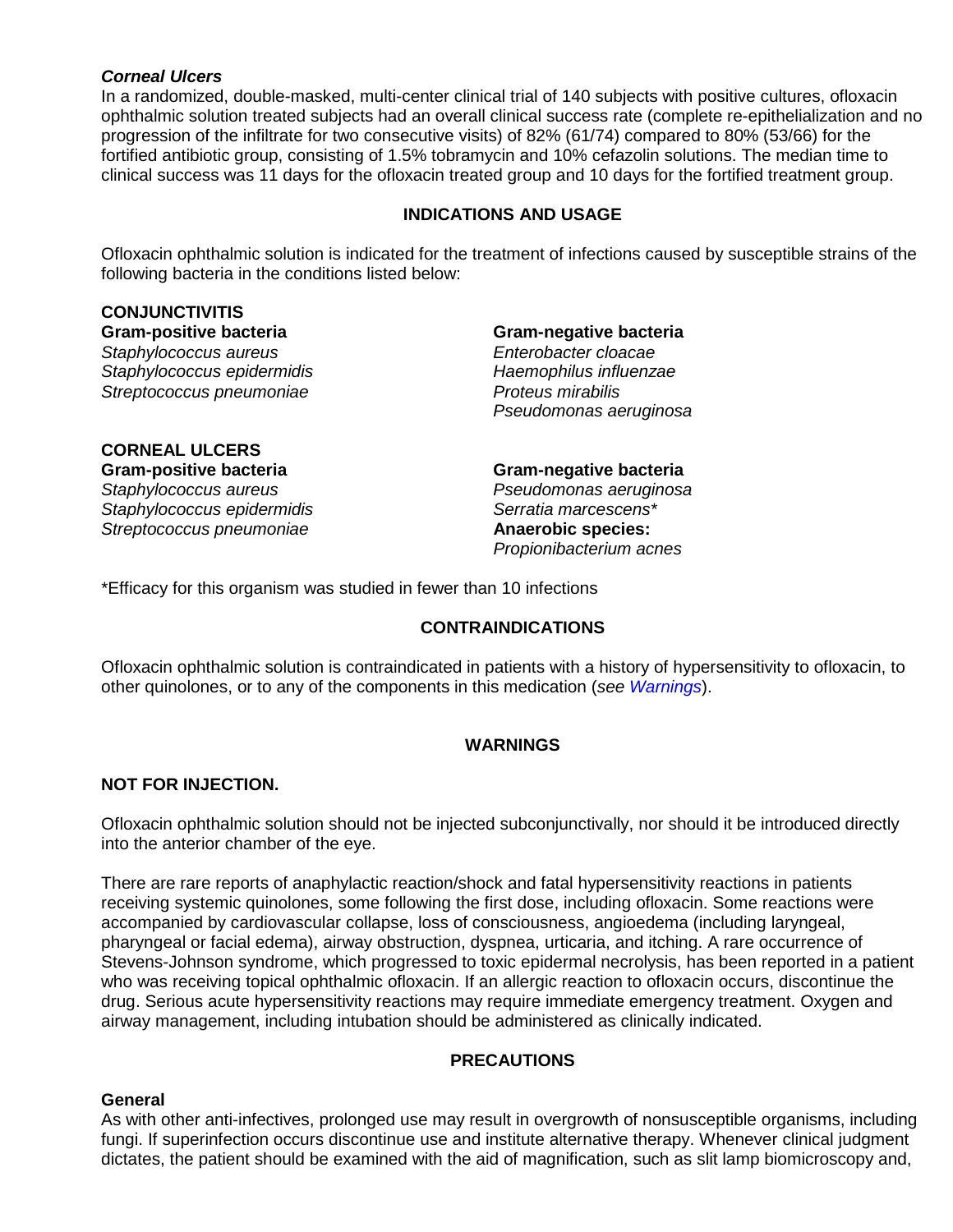where appropriate, fluorescein staining. Ofloxacin should be discontinued at the first appearance of a skin rash or any other sign of hypersensitivity reaction.

The systemic administration of quinolones, including ofloxacin, has led to lesions or erosions of the cartilage in weight-bearing joints and other signs of arthropathy in immature animals of various species. Ofloxacin, administered systemically at 10 mg/kg/day in young dogs (equivalent to 110 times the maximum recommended daily *adult ophthalmic dose*) has been associated with these types of effects.

#### **Information for Patients**

Avoid contaminating the applicator tip with material from the eye, fingers or other source.

Systemic quinolones, including ofloxacin, have been associated with hypersensitivity reactions, even following a single dose. Discontinue use immediately and contact your physician at the first sign of a rash or allergic reaction.

#### **Drug Interactions**

Specific drug interaction studies have not been conducted with ofloxacin ophthalmic solution. However, the systemic administration of some quinolones has been shown to elevate plasma concentrations of theophylline, interfere with the metabolism of caffeine, and enhance the effects of the oral anticoagulant warfarin and its derivatives, and has been associated with transient elevations in serum creatinine in patients receiving cyclosporine concomitantly.

#### **Carcinogenesis, Mutagenesis, Impairment of Fertility**

Long term studies to determine the carcinogenic potential of ofloxacin have not been conducted.

Ofloxacin was not mutagenic in the Ames test, *in vitro* and *in vivo* cytogenic assay, sister chromatid exchange assay (Chinese hamster and human cell lines), unscheduled DNA synthesis (UDS) assay using human fibroblasts, the dominant lethal assay, or mouse micronucleus assay. Ofloxacin was positive in the UDS test using rat hepatocyte, and in the mouse lymphoma assay.

In fertility studies in rats, ofloxacin did not affect male or female fertility or morphological or reproductive performance at oral dosing up to 360 mg/kg/day (equivalent to 4,000 times the maximum recommended daily ophthalmic dose).

#### **Pregnancy**

#### *Teratogenic Effects*

Ofloxacin has been shown to have an embryocidal effect in rats and in rabbits when given in doses of 810 mg/kg/day (equivalent to 9,000 times the maximum recommended daily ophthalmic dose) and 160 mg/kg/day (equivalent to 1,800 times the maximum recommended daily ophthalmic dose). These dosages resulted in decreased fetal body weight and increased fetal mortality in rats and rabbits, respectively. Minor fetal skeletal variations were reported in rats receiving doses of 810 mg/kg/day. Ofloxacin has not been shown to be teratogenic at doses as high as 810 mg/kg/day and 160 mg/kg/day when administered to pregnant rats and rabbits, respectively.

#### *Nonteratogenic Effects*

Additional studies in rats with doses up to 360 mg/kg/day during late gestation showed no adverse effect on late fetal development, labor, delivery, lactation, neonatal viability, or growth of the newborn.

There are, however, no adequate and well-controlled studies in pregnant women. Ofloxacin ophthalmic solution should be used during pregnancy only if the potential benefit justifies the potential risk to the fetus.

#### **Nursing Mothers**

In nursing women a single 200 mg oral dose resulted in concentrations of ofloxacin in milk which were similar to those found in plasma. It is not known whether ofloxacin is excreted in human milk following topical ophthalmic administration. Because of the potential for serious adverse reactions from ofloxacin in nursing